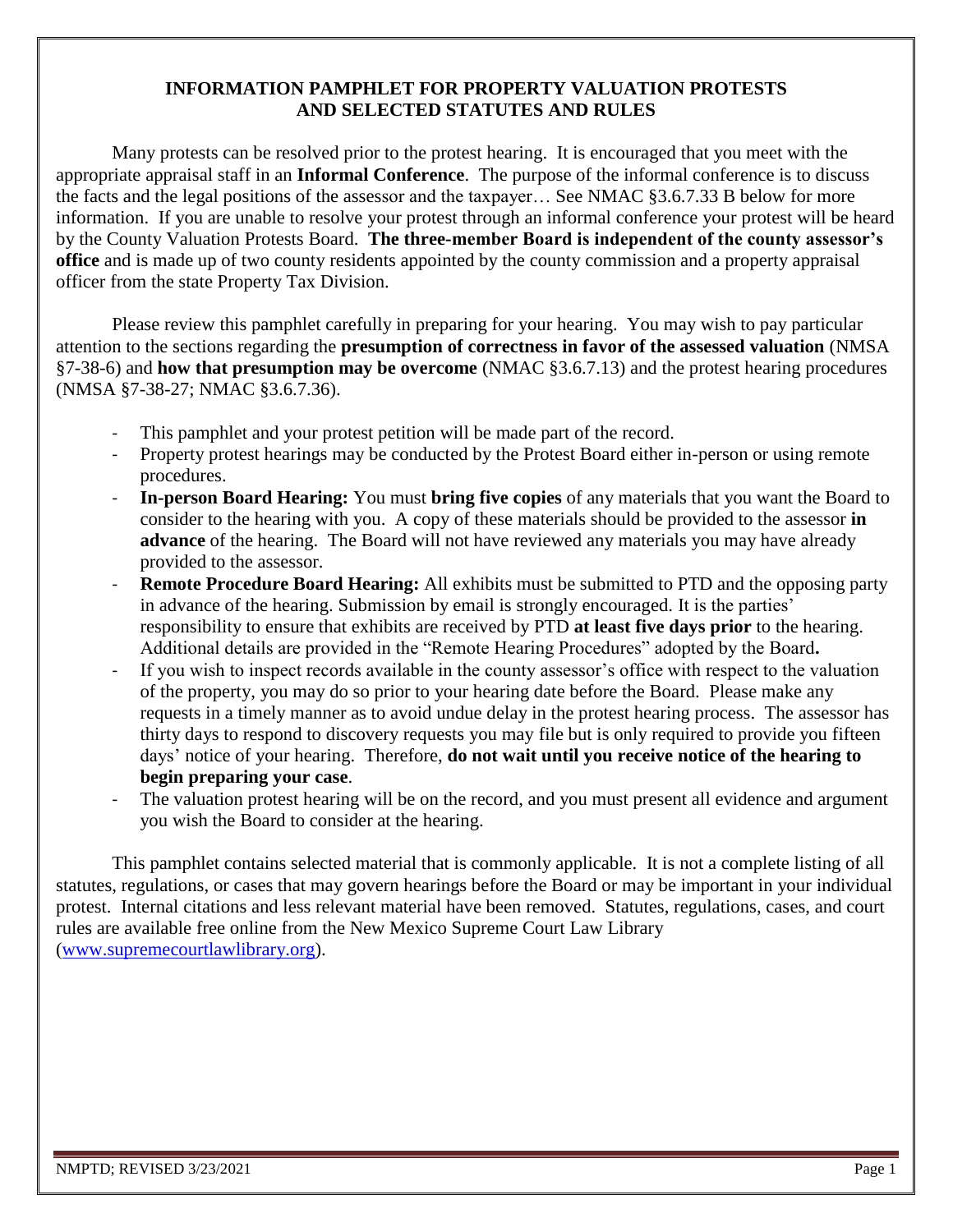If you disagree with a decision of the Board, you may appeal that decision to the district court in your jurisdiction **within thirty days** of the Board's order. See NMSA §39-3-1.1, NMAC §3.6.7.37, and NMRA 1- 074. The assessor should be named as appellee. You must make arrangements for preparation of the record on appeal, and you must serve your notice of appeal to the address below.

Please request in advance any special accommodations or arrangements you may need.

The address for the Board is:

Santa Fe County Valuation Protests Board c/o Appraisal Bureau – Local Assessment Section, NMTRD PO Box 25126 Santa Fe, NM 87504-5126 (505) 827-0885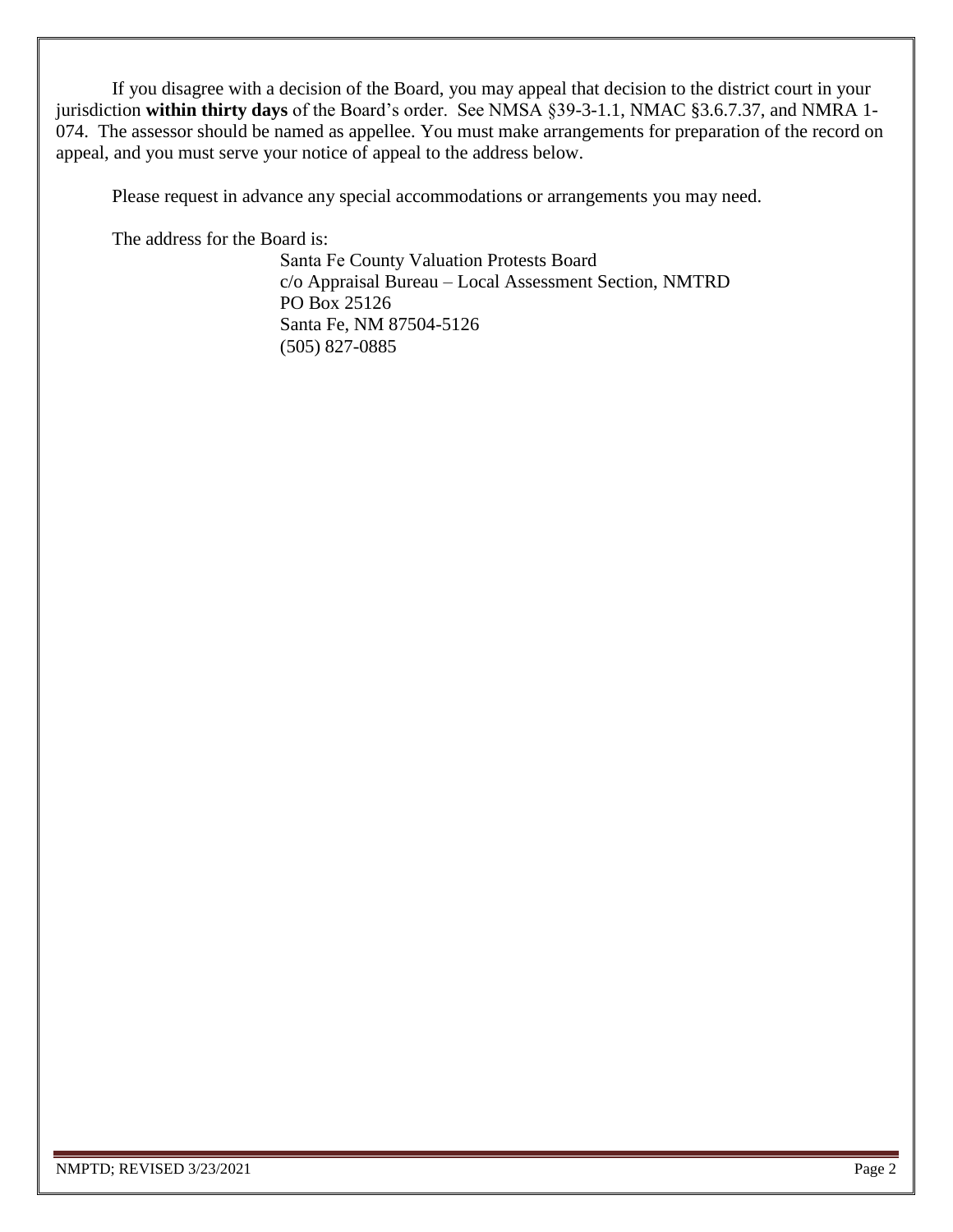#### **NMSA §7-36-15. Methods of valuation for property taxation purposes; general provisions.**

A. Property subject to valuation for property taxation purposes under this article of the Property Tax Code shall be valued by the methods required by this article of the Property Tax Code whether the determination of value is made by the department or the county assessor. The same or similar methods of valuation shall be used for valuation of the same or similar kinds of property for property taxation purposes.

B. Unless a method or methods of valuation are authorized… the value of property for property taxation purposes shall be its market value as determined by application of the sales of comparable property, income or cost methods of valuation or any combination of these methods. In using any of the methods of valuation authorized by this subsection, the valuation authority:

(1) shall apply generally accepted appraisal techniques…

## **NMAC §3.6.5.22 Methods of valuation for property taxation purposes- general provisions:**

#### **A. Income method of valuation- implementation:**

(1) The income method of valuation is a method used to value property by capitalizing its income when the market value method cannot be used due to lack of data on sales of comparable properties and no special method specified… is applicable. The value of the property under the income method of valuation is determined by dividing the annual income by the applicable capitalization rate.

(2) Income is predicated on estimated future income which could be realized from the legally permitted highest and best use or uses of the property.

(3) Where sufficient evidence of the rental value of the property being valued is available, the income is based upon the fair rent which can be imputed to the property being valued based upon rent actually received for the property by the owner and upon typical rentals received in the area for similar property in similar use, provided that use is the legally permitted highest and best use. When the property being valued is actually encumbered by a lease, the cash rent or its equivalent considered in determining the fair rent of the property is the amount for which the property would be expected to rent at its legally permitted highest and best use were the rental payment to be renegotiated in the light of conditions as they exist at the time the property is being valued.

(4) Where sufficient evidence as to rental value of the property being valued is not available, the income used is based upon the fair rent which the property being valued reasonably can be expected to yield under prudent management. The imputed fair rent is developed from market information which reflects the probable rental value of the property being valued in the open market at its legally permitted highest and best use.

(5) "Income"… is net income or the difference between annual revenue or receipts, actual or imputed, from rental of the property and the annual expenses relating to the property.

(6) "Expenses"… is the outlay or average annual allocation of money or money's worth that can fairly be charged against the revenue or receipts from the property. Expenses are limited to those which are ordinary and necessary in the production of the revenue and receipts from the property and do not include debt retirement, interest on funds invested in the property or income taxes.

**B. Cost methods of valuation- implementation:** Generally, the cost methods of valuation are methods for valuing improvements or personal property by determining the costs of reproduction or replacement of property with property which is as good as, but no better than, the improvements or personal property being valued. The reproduction or replacement may be duplicate or equally good substitute property. If the improvements or personal property being valued are not in a new condition, the appropriately depreciated value of a new reproduction or replacement, as circumstances justify, is used to determine the value of the used items. In the case of newly constructed improvements, original cost, in an arm's length transaction, is the closest approximation of value. Trending may be used to implement the cost method of valuation.

**C**. **Implementation by means of schedules and manuals:** Implementation of the valuation methods… may be by means of schedules and manuals approved by the division.

**D**. **Improvements and rights not valued separately from the land they serve:** …improvements and rights listed therein be considered as appurtenances to all land they serve, regardless of whether or not the improvements and rights are owned by the owner or owners of all the land they serve. The value of those rights and improvements are included in the determination of the value of the land served and are not valued separately…

#### **G. Market value [***comparable sales***] method of valuation- implementation:**

(1) The market value method of valuation is a process of analyzing sales of similar recently sold properties in order to derive an indication of the most probable sales price of the property being appraised. The reliability of this technique is dependent upon:

- (a) the availability of comparable sales data;
- (b) the verification of the sales date;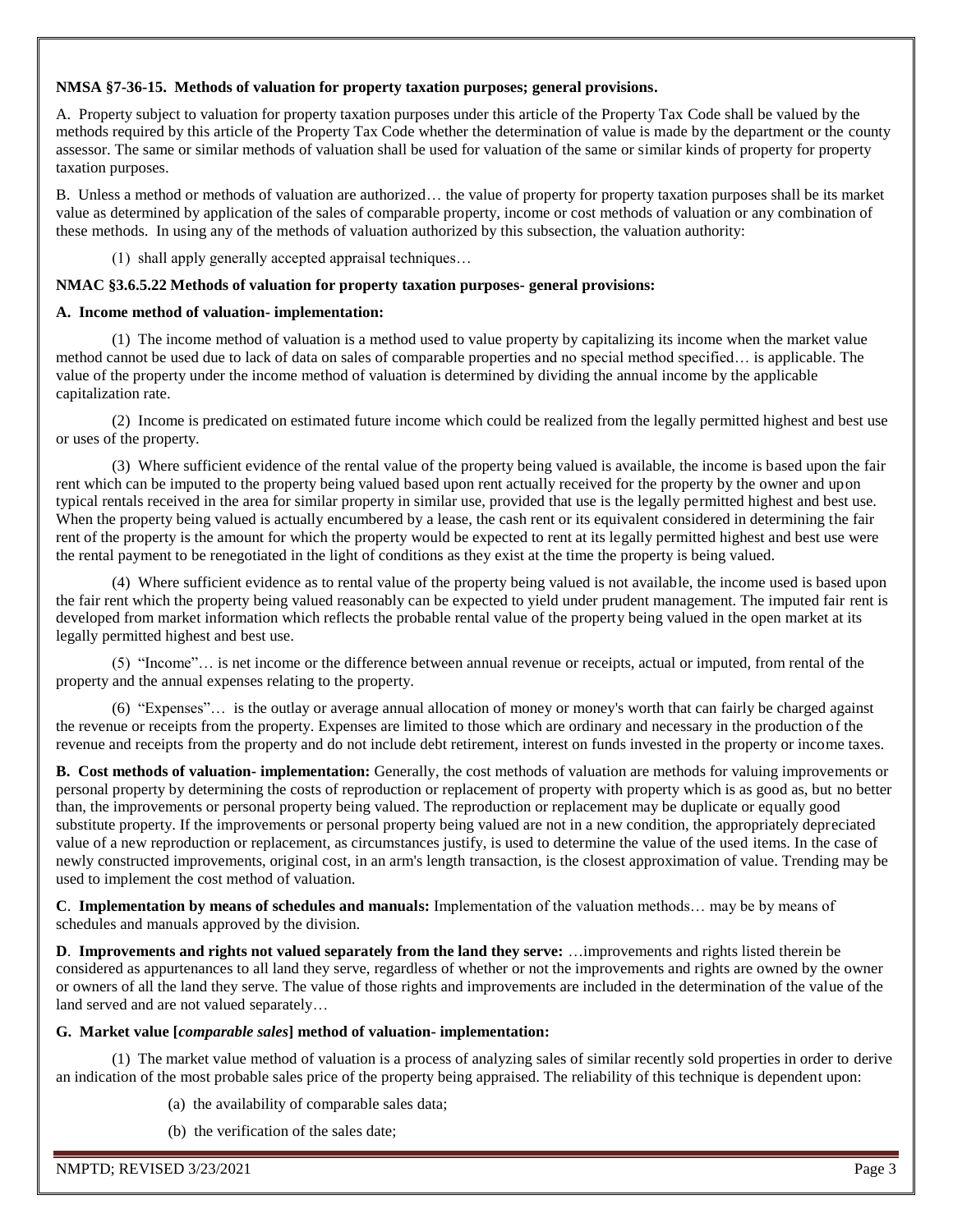# (c) the degree of comparability or extent of adjustment necessary for differences in time of sale and time of

appraisal; and

(d) the absence of nontypical conditions affecting the sales price.

(2) "Market value" means a price which a willing and informed buyer, not obligated to buy, would pay a willing and informed seller, not obligated to sell, taking into consideration all uses including the highest and best use to which the property is adapted and might reasonably be applied.

(3) Comparable property is property similar to the property being valued and which recently has been sold or is currently being offered for sale in the same or similar areas. Similarity to the property being valued is determined by examining the characteristics of the properties being compared to discover likenesses or differences between those properties and the property being valued.

(4) Cash market value reflected by recent sales of comparable property, if there have been such sales, may be relevant for determining market value. Proof of the purchase price alone of the comparable property is not sufficient to fix market value without evidence of the terms and conditions of the sale.

(5) This approach to value may be implemented by means of schedules and manuals approved by the division.

(6) Evidence of the sale price of the property being valued is not sufficient to establish a market value under Section 7-36- 15 NMSA 1978 if the evidence of the sales of comparable property indicates the sales price was not the market value.

## **NMSA §7-36-16. Responsibility of county assessors to determine and maintain current and correct values of property.**

A. County assessors shall determine values of property for property taxation purposes in accordance with the Property Tax Code and the regulations, orders, rulings and instructions of the department. … they shall also implement a program of updating property values so that current and correct values of property are maintained and shall have sole responsibility and authority at the county level for property valuation maintenance, subject only to the general supervisory powers of the director…

## **NMAC §3.6.5.23(C) Current and correct values of property defined:**

Assessors shall re-appraise properties either once per year (one-year reappraisal cycle), or once every two years (two-year reappraisal cycle). Assessor's [sic] may only change the current reappraisal cycle in their respective county after written approval is granted by the director. The phrase "current and correct values of property" as used in Section 7-36-16 NMSA 1978 means:

(1) for residential property purchased in the year prior to the current tax year the phrase means its market value during the year of purchase;

(2) for residential property not purchased in the year prior to the current tax year, when utilizing a one year reappraisal cycle, the phrase means its' market value of the year prior to the current tax year, and

(3) for residential property not purchased in the year prior to the current tax year, and non-residential locally assessed property, when utilizing a two year reappraisal cycle, the phrase means its market value in the tax year 2001 and, for each of the following odd-numbered tax year, its market value during the preceding odd-numbered tax year.

## **NMSA §7-36-20. Special method of valuation; land used primarily for agricultural purposes.**

A. The value of land used primarily for agricultural purposes shall be determined on the basis of the land's capacity to produce agricultural products. Evidence of bona fide primary agricultural use of land for the tax year preceding the year for which determination is made of eligibility for the land to be valued under this section creates a presumption that the land is used primarily for agricultural purposes during the tax year in which the determination is made. If the land was valued under this section in one or more of the three tax years preceding the year in which the determination is made and the use of the land has not changed since the most recent valuation under this section, a presumption is created that the land continues to be entitled to that valuation.

B. For the purpose of this section:

(1) "agricultural products" means plants, crops, trees, forest products, orchard crops, livestock, poultry, captive deer or elk, or fish; and

(2) "agricultural use" means the:

(a) use of land for the production of agricultural products;

(b) use of land that meets the requirements for payment or other compensation pursuant to a soil conservation program under an agreement with an agency of the federal government;

(c) resting of land to maintain its capacity to produce agricultural products; or

(d) resting of land as the direct result of at least moderate drought conditions as designated by the United States department of agriculture, if the drought conditions occurred in the county within which the land is located for at least eight consecutive weeks during the previous tax year; provided that the land was used in the tax year immediately preceding the previous tax year primarily for a purpose identified pursuant to this paragraph…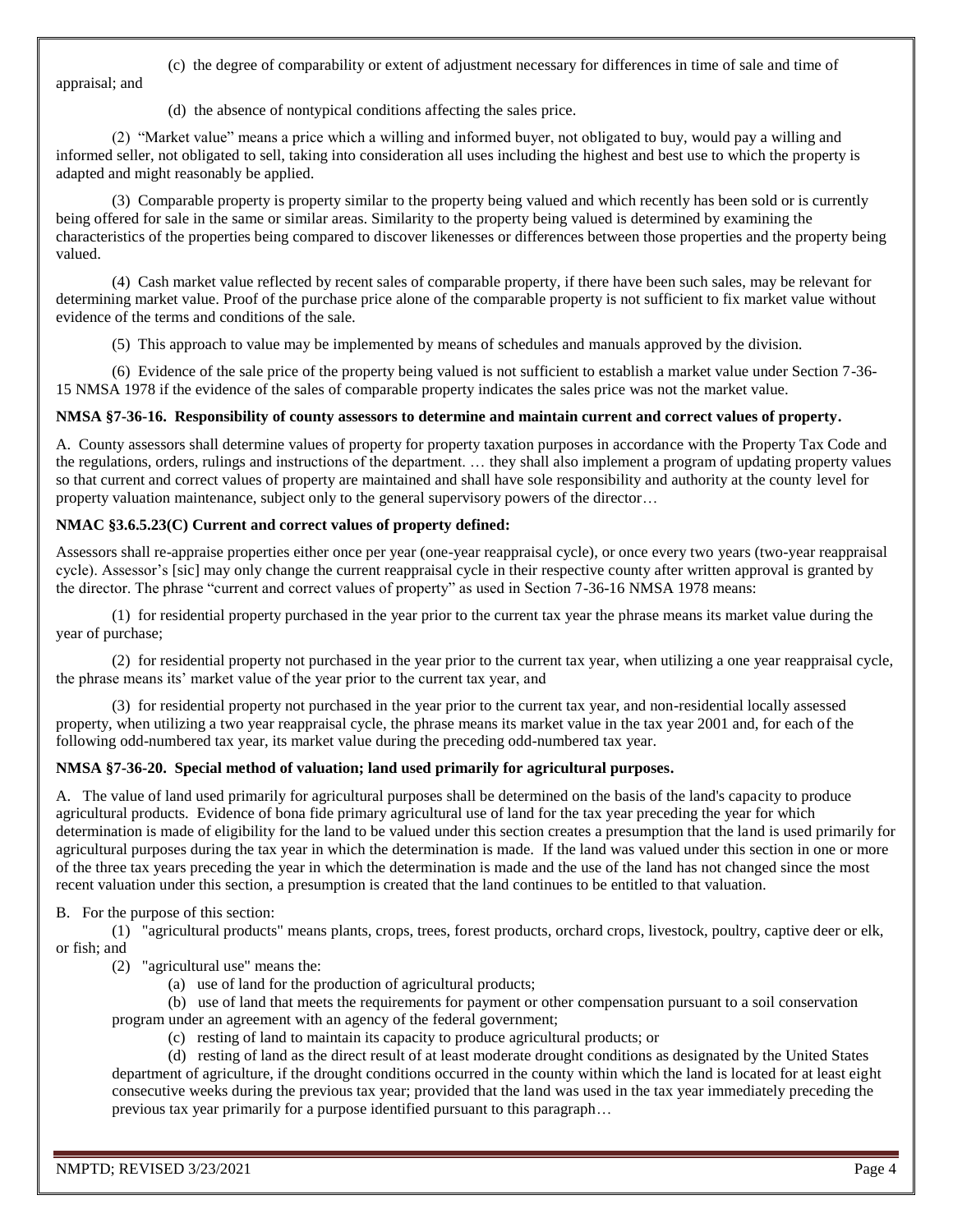#### **NMAC §3.6.5.27 Special method of valuation- land used primarily for agricultural purposes:**

## **A. Application form for valuation as agricultural land:**

(1) Applications by owners of land for valuation pursuant to Section 7-36-20 NMSA 1978 must be on a form which has been approved by the director of the division. The form shall contain the following requirements for information to be provided:

(a) description of the land;

(b) the use of the land during the year preceding the year for which the application is made;

(c) whether the land was held for speculative land subdivision and sale or has been subdivided;

(d) whether the land was used for commercial purposes of a nonagricultural character;

(e) whether the land was used for recreational purposes and if so, how; and

(f) whether the land was leased and if so, who was the lessee, did he report livestock for valuation and what was the lessee's use of the property.

(2) The form, or a separate document, may also contain requirements for providing information as to the owner's farm income and farm expenses reported to the United States internal revenue service for federal income tax purposes.

## **B. Agricultural property- burden of demonstrating use on owner:**

(1) To be eligible for the special method of valuation for land used primarily for agricultural purposes, the owner of the land bears the burden of demonstrating that the use of the land is primarily agricultural. This burden cannot be met without submitting objective evidence that:

(a) the plants, crops, trees, forest products, orchard crops, livestock, captive deer or elk, poultry or fish which were produced or which were attempted to be produced through use of the land were:

(i) produced for sale or subsistence in whole or in part; or

(ii) used by others for sale or resale; or

(iii) used, as feed, seed or breeding stock, to produce other such products which other products were to be

held for sale or subsistence; or

(b) the use of the land met the requirements for payment or other compensation pursuant to a soil conservation program under an agreement with an agency of the federal government; or

(c) the owner of the land was resting the land to maintain its capacity to produce such products in subsequent years…

(3) A presumption exists that land is not used primarily for agricultural purposes if income from nonagricultural use of the land exceeds the income from agricultural use of the land.

(4) A homesite is not land used for agricultural purposes and is not to be valued as agricultural land pursuant to Section 7- 36-20 NMSA1978. A "homesite" as that term is used in this section is the site used primarily as a residence, together with any appurtenant lands used for purposes related to residing on the site. It is more than the boundary of the foundation of an improvement used as a residence and includes land on which yards, swimming pools, tennis courts and similar nonagricultural facilities are located but does not include land on which agricultural facilities such as barns, pig pens, corrals, bunk houses, farm equipment sheds and outbuildings are located. A homesite shall be presumed to be a minimum of one acre, unless the property owner establishes that a portion of the acre allocated to classification as homesite is actually used for agricultural purposes under the conditions of this section. A homesite can exceed one acre if nonagricultural facilities extend beyond one acre.

(5) Once land has been classified as land used primarily for agricultural purposes, no application for that classification is required for any succeeding year so long as the primary use of the land remains agricultural. The land will retain its status for property taxation purposes in every succeeding year as land used primarily for agricultural purposes.

(6) When use of the land changes such that it is no longer used primarily for agricultural purposes, the owner of the land must report the change in use to the county assessor in which the land is located. A report by the owner that land classified as land used primarily for agricultural purposes in the preceding property tax year is not used primarily for agricultural purposes in the current property tax year rebuts the presumptions in Subsection A of Section 7-36-20 NMSA 1978. If subsequently use of the land again becomes primarily agricultural, the owner must apply for classification of the land as land used primarily for agricultural purposes.

(7) When the owner of the land has not reported that the use of the land is no longer primarily for agricultural purposes but the county assessor has evidence sufficient to rebut the presumptions in Subsection A of Section 7-36-20 NMSA 1978, the county assessor must change the classification of the land. In such a case the county assessor must also consider whether the penalty provided by Subsection H of Section 7-36-20 NMSA1978 should be applied. The owner may protest the change in classification.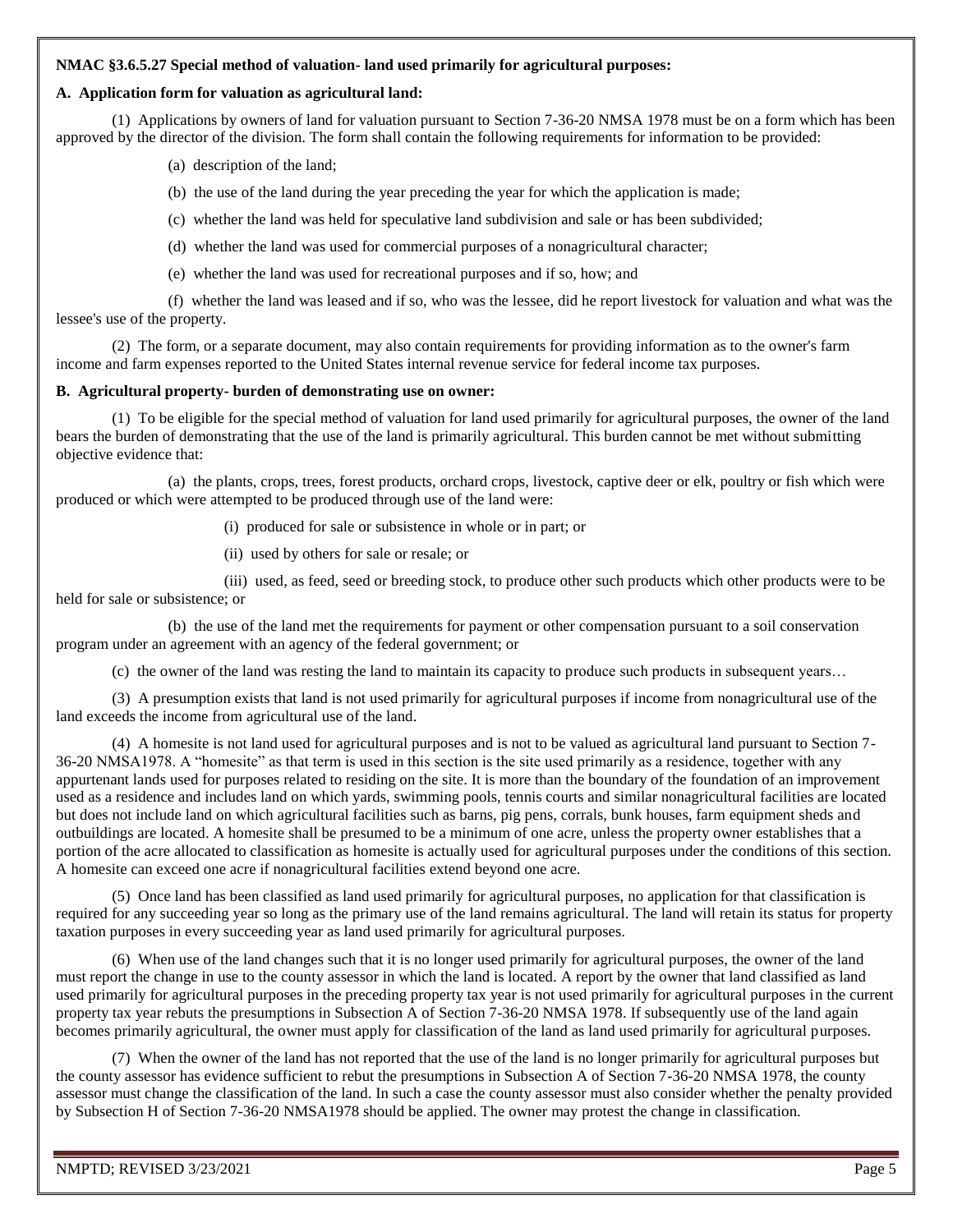#### **C. Agricultural land- minimum size:**

Tracts or parcels of land of less than one (1) acre, other than tracts or parcels used for the production of orchard crops, poultry or fish, are not used primarily for agricultural purposes. Property used for grazing is only eligible for special valuation as land used primarily for agricultural purposes if the property meets the requirements of Paragraph (1) of Subsection B of this section, is stocked with livestock that are reported to the county assessor for valuation by either the property owner or the owner of the livestock, and contains the minimum number of acres capable of sustaining one animal unit as established in the order issued pursuant to Paragraph (5) of Subsection F of this section. Tracts or parcels of property smaller than the minimum number of acres capable of sustaining one animal unit may qualify as land used primarily for agricultural purposes as grazing land upon application to the county assessor. The county assessor shall consider the following in determining whether the property is eligible for special valuation as land used primarily for agricultural purposes as grazing land:

(1) whether the property owned or leased is of sufficient size and capacity to produce more than one-half of the feed required during the year for the livestock stocked on the property;

(2) the predominant use of the land has been continuous;

(3) the purchase price paid;

(4) whether an effort has been made to care sufficiently and adequately for the land in accordance with accepted commercial agricultural practices;

(5) whether the property has been divided, without regard to whether such division was made pursuant to county or municipality subdivision regulations;

(6) whether the property is eligible for landowner hunting permits issued by the department of game and fish;

(7) whether the property is contiguous to land used primarily for agricultural purposes owned by a member or members of the immediate family of the owner; "immediate family" means a spouse, children, parents, brothers and sisters, and

(8) such other factors as may from time to time become applicable.

## **D. Agricultural products defined:**

The phrase "agricultural products" as it is used in Section 7-36-20 NMSA 1978 and regulations under the Property Tax Code means plants, crops, trees, forest products, orchard crops, livestock, captive deer or elk, wool, mohair, hides, pelts, poultry, fish, dairy products and honey…

#### **NMSA §7-36-21.2. Limitation on increases in valuation of residential property.**

A. Residential property shall be valued at its current and correct value… provided that for the 2001 and subsequent tax years, the value of a property in any tax year shall not exceed the higher of one hundred three percent of the value in the tax year prior to the tax year in which the property is being valued or one hundred six and one-tenth percent of the value in the tax year two years prior to the tax year in which the property is being valued. This limitation on increases in value does not apply to:

(1) a residential property in the first tax year that it is valued for property taxation purposes;

(2) any physical improvements, except for solar energy system installations, made to the property during the year immediately prior to the tax year or omitted in a prior tax year; or

(3) valuation of a residential property in any tax year in which:

(a) a change of ownership of the property occurred in the year immediately prior to the tax year for which the value of the property for property taxation purposes is being determined; or

(b) the use or zoning of the property has changed in the year prior to the tax year.

B. If a change of ownership of residential property occurred in the year immediately prior to the tax year for which the value of the property for property taxation purposes is being determined, the value of the property shall be its current and correct value as determined pursuant to the general valuation provisions of the Property Tax Code…

#### **NMSA §7-38-6. Presumption of correctness.**

Values of property for property taxation purposes determined by the… county assessor are presumed to be correct…

#### **NMAC §3.6.7.13 Effect of the presumption of correctness:**

A. To overcome the presumption of correctness provided in Section 7-38-6 NMSA 1978, the taxpayer has the burden of coming forward with evidence showing that values for property taxation purposes determined by the… county assessor… are incorrect. Failure to present evidence tending to dispute the factual correctness of the above determinations in any hearing pursuant to the provisions of the Property Tax Code may result in a denial of relief sought by a taxpayer.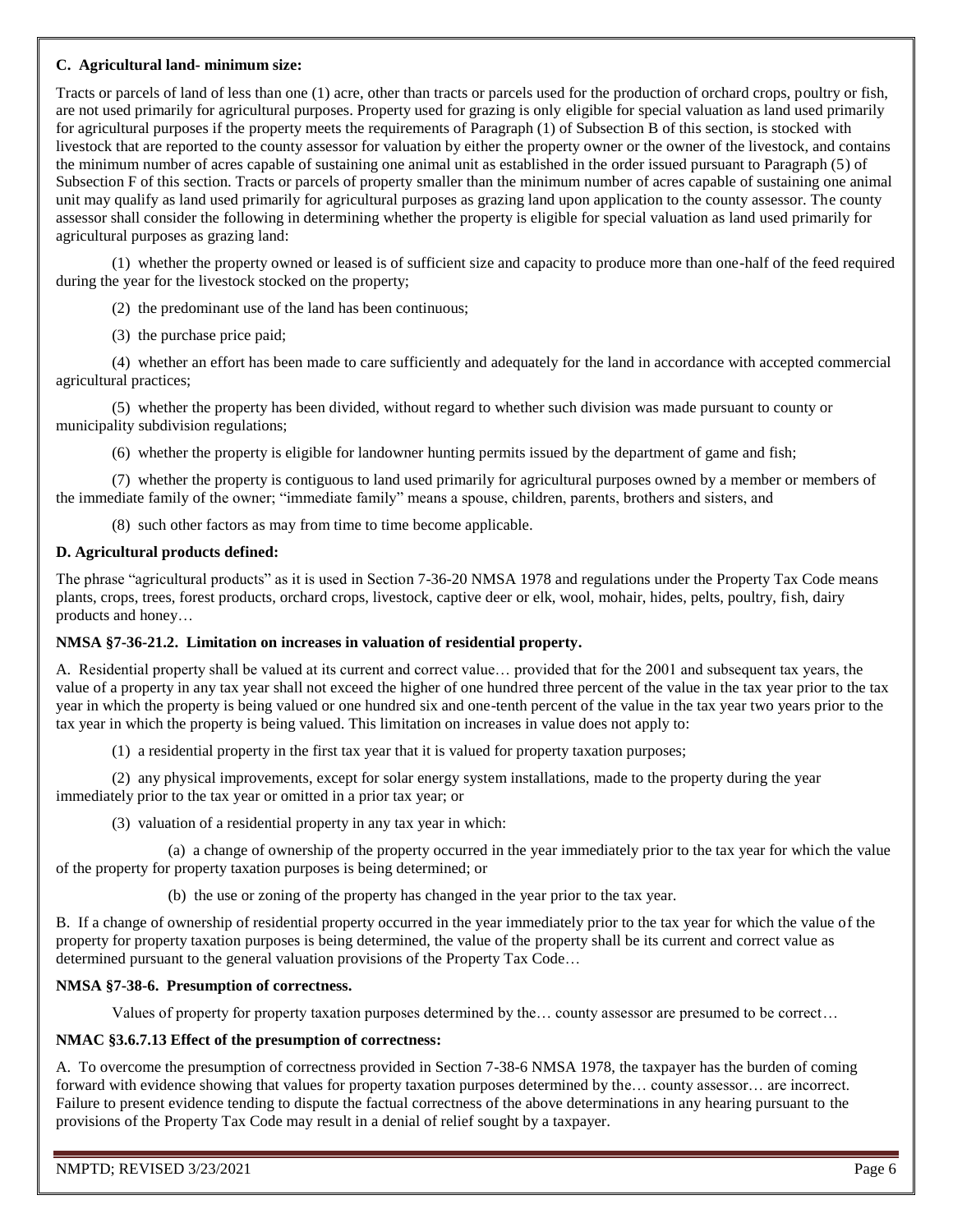B. Where the only evidence presented by the taxpayer is the purchase price of the property which is the subject of the dispute over value for tax purposes and the evidence of comparable sales indicates the sales price was not the market value, the presumption of correctness of the determination of the… county assessor is not overcome.

C. Once the presumption of correctness is overcome, the burden of showing a correct valuation shifts to the… county assessor

## **NMSA §7-38-7. Valuation date.**

All property subject to valuation for property taxation purposes shall be valued as of January 1 of each tax year...

#### **NMSA §7-38-24. Protesting values, classification, allocation of values and denial of exemption or limitation on increase in value determined by the county assessor.**

A. A property owner may protest the value or classification determined by the county assessor for his property for property taxation purposes, the assessor's allocation of value of his property to a particular governmental unit or denial of a claim for an exemption or for a limitation on increase in value by filing a petition with the assessor. Filing a petition in accordance with this section entitles the property owner to a hearing on his protest.

#### B. Petitions shall:

- (1) be filed with the county assessor on or before:
	- (a) the later of April 1 of the property tax year to which the notice applies…
	- (b) thirty days after the mailing of a property tax bill on omitted property… or
	- (c) in all other cases, thirty days after the mailing by the assessor of the notice of valuation;
- (2) state the property owner's name and address and the description of the property;

(3) state why the property owner believes the value, classification, allocation of value or denial of a claim of an exemption or of a limitation on increase in value is incorrect and what he believes the correct value, classification, allocation of value or exemption to be; and

(4) state the value, classification, and allocation of value or exemption that is not in controversy.

C. Upon receipt of the petition, the county assessor shall schedule a hearing before the county valuation protests board and notify the property owner by certified mail of the date, time and place that he may appear to support his petition. The notice shall be mailed at least fifteen days prior to the hearing date.

D. The county assessor may provide for an informal conference on the protest before the hearing.

#### **NMAC §3.6.7.33 Protesting values, classification, allocation of values and denial of exemptions…**

#### **B. Informal conferences:**

(1) After a protest has been set for hearing, if a taxpayer requests or has requested an informal conference, the assessor may schedule and hold such a conference before the date of the hearing. If an informal conference has not been requested by the taxpayer and the assessor believes an informal conference prior to hearing would be useful, the assessor may schedule such a conference and require the presence of the taxpayer.

(2) An informal conference is off the record. Although the persons attending the conference may make memoranda of the discussion, statements made at the informal conference shall not be introduced by either party at a hearing or other proceeding. Any tapes or minutes of the conference are for the information and convenience of the parties only and shall have no evidentiary value in any later proceeding. The purpose of the informal conference is to discuss the facts and the legal positions of the assessor and the taxpayer, and it is to be in the nature of either settlement negotiations or a "prehearing (trial) conference" or both…

#### **NMSA §7-38-25. County valuation protests boards; creation; duties; funding.**

A. There is created in each county a "county valuation protests board". Each board shall consist of three voting members. Three alternates shall also be appointed to serve as voting members in the absence of a voting member. Voting members and alternates shall be appointed as follows:

(1) one member and one alternate shall be a qualified elector of the county and shall be appointed by the board of county commissioners for a term of two years;

(2) one member and one alternate shall be a qualified elector of the county, shall have demonstrated experience in the field of valuation of property and shall be appointed by the board of county commissioners for a term of two years; and

(3) one member and one alternate shall be a property appraisal officer employed by the department, assigned by the director and shall be the chairman of the board…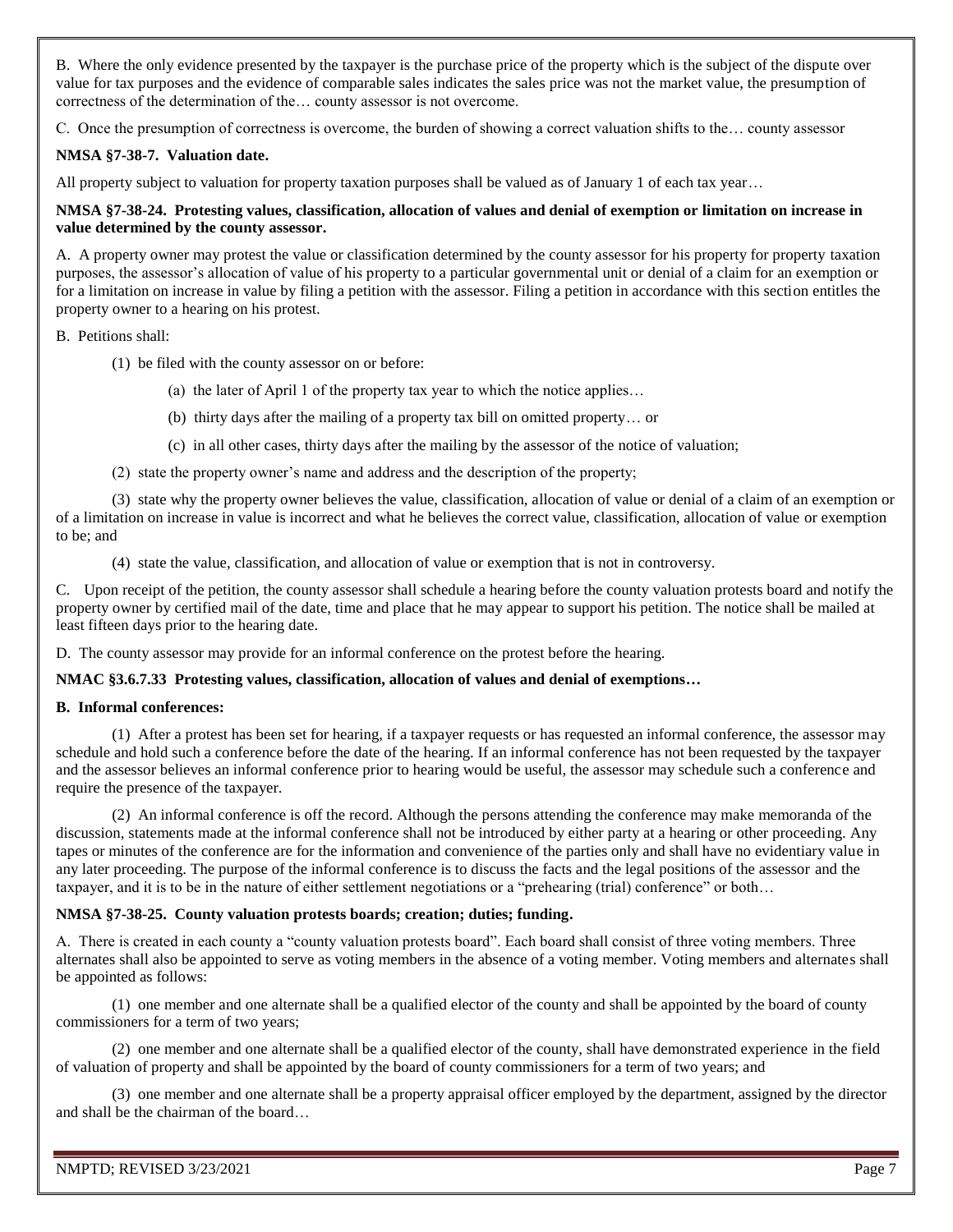D. The county valuation protests board shall hear and decide protests of determinations made by county assessors and protested under Section 7-38-24 NMSA 1978…

## **NMSA §7-38-27. Protest hearing; verbatim record; action by county valuation protests board; time limitations.**

A. Except for the rules relating to discovery, the technical rules of evidence and the Rules of Civil Procedure for the District Courts do not apply at the protest hearings before a county valuation protests board, but the hearing shall be conducted so that an ample opportunity is provided for the presentation of complaints and defenses. All testimony shall be taken under oath. A verbatim record of the hearing shall be made but need not be transcribed unless required for appeal purposes.

B. Final action taken by the board on a petition shall be by written order signed by the chairman or a member of the board designated by the chairman. The order shall be made within thirty days after the date of the hearing, but this time limitation may be extended by agreement of the board and the protestant. A copy of the order shall be sent immediately by certified mail to the property owner. A copy of the order shall also be sent to the director and the county assessor.

C. All protests shall be decided within one hundred eighty days of the date the protest is filed. The protest shall be denied if the property owner or his authorized representative fails, without reasonable justification, to appear at the hearing.

D. The board's order shall be dated, state the changes to be made in the valuation records, if any, and direct the county assessor to take appropriate action. The division shall make any changes in its valuation records required by the order.

E. Changes in the valuation records shall clearly indicate that the prior entry has been superseded by an order of the board.

F. The assessor shall maintain a file of all orders made by the county valuation protests board. The file shall be open for public inspection…

## **NMAC §3.6.7.36 Protest hearings…**

**A. Protest hearings- withdrawal of protest- failure to appear:** If, at an informal conference… or at any other stage prior to final action by the board, a pending protest is fully resolved with no change resulting [sic] the taxpayer's notice of valuation, the protesting taxpayer or the taxpayer's authorized representative must sign a written document, which may be provided by the assessor, stating that the taxpayer withdraws the protest. The county assessor is to notify the county valuation protests board immediately so that the board may vacate the hearing. Failure to sign the written document withdrawing a protest may result in a hearing of the protest by the board. In the absence of a written withdrawal of protest and in the event that a taxpayer fails to appear at a scheduled hearing before the board, the board may decide the protest against the taxpayer on the basis of the presumption under Section 7-38-6 NMSA 1978.

#### **B. Protest hearings- discovery- consequences of failure to allow discovery:**

(1) The protestant has the right to discover relevant and material evidence in the possession of the assessor prior to the protest hearing. If the assessor refuses to permit discovery, the county valuation protests board, for the purpose of resolving issues and disposing of the proceeding without undue delay despite the refusal, may take such action in regard to the refusal as is just, including but not limited to, the following:

(a) infer that the admission, testimony, documents or other evidence sought by discovery would have been adverse to the position of the county assessor;

(b) rule that, for the purposes of the proceeding, the matter or matters concerning which the evidence was sought be taken as established against the position of the county assessor;

(c) rule that the county assessor may not introduce into evidence or otherwise rely, in support of any claim or defense, upon testimony by such party, officer or agent or upon the documents or other evidence discovery of which has been denied; or

(d) rule that the county assessor may not be heard to object to introduction and use of secondary evidence to show what the withheld admission, testimony, documents or other evidence would have shown.

(2) Any such action may be taken by written or oral order issued in the course of the proceeding or by inclusion in the decision of the board. It is the duty of the parties to seek and of the board to grant such of the foregoing means of relief or other appropriate relief…

#### **D. Protest hearings- special accommodations- advance dissemination of petition:**

(1) Any special accommodations or arrangements required under the Americans with Disabilities Act shall also be determined and made in advance of the hearing.

(2) The Petition filed with the county assessor shall be made available to the board members in advance of the hearing.

## **E. Protest hearings- conduct of hearing:**

(1) The county valuation protests board has the duty to conduct fair and impartial hearings, to take all action necessary to avoid delay in the proceedings and to maintain order in the hearings.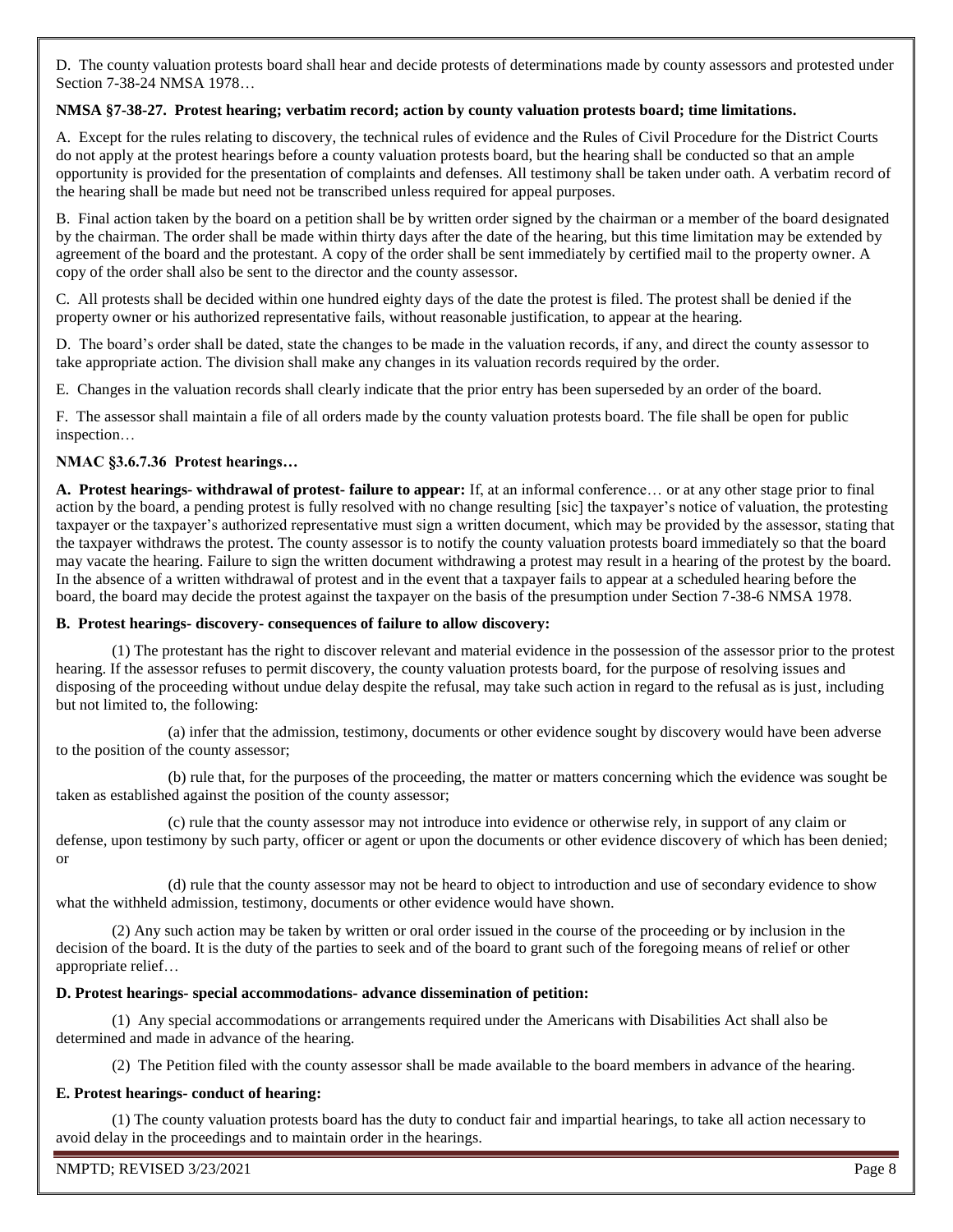(2) Hearings shall be recorded on audio or videotape unless the board directs recording by stenographic, mechanical or other means.

(3) It is suggested that the hearing be so ordered that the protestant first makes an opening statement and then the county assessor makes an opening statement or reserves it for the conclusion of the protestant's presentation. The protestant presents evidence through testimony of witnesses and the introduction of documents. Then the assessor presents evidence in the same manner. The board may allow each party a closing statement.

*Exception: In cases involving removal of the agricultural special method of valuation, the burden of proof may be on the assessor; therefore, the assessor should present first at the hearing §7-36-20 (A).*

#### **F. Protest hearings- preliminary matters:**

(1) At the beginning of the hearing, the protestant, the protestant's representative or representatives, if any, all other persons present, the property and the amount of valuation in controversy shall be identified. The petition of the protestant filed with the county assessor shall be entered into the record.

(2) The county valuation protests board will confirm that any special accommodations or arrangements required under the Americans with Disabilities Act have been made.

(3) The board shall inform the protestant of the following:

(a) Other than the rules related to discovery, neither the technical rules of evidence nor the Rules of Civil Procedure for the District Courts apply to the board's proceedings.

(b) The legal presumption is in favor of the valuation placed on the property by the county assessor and the protestant has the burden of presenting evidence to overcome this presumption.

*[Exception: In the certain cases involving the agricultural special method of valuation, the burden of proof may be on the assessor. §7-36-20 (A).]*

(c) All testimony will be taken under oath.

(d) The protestant will have an opportunity to present oral testimony, either the protestant's own or through witnesses, and that anyone testifying on the protestant's behalf is subject to cross-examination by the county assessor or the assessor's representative and that anyone testifying for the county assessor is also subject to cross-examination by the protestant or the protestant's representative. The protestant may call the assessor or the assessor's employees as witnesses and examine them.

(e) The protestant will have the opportunity to offer into evidence whatever documents the protestant believes necessary. The protestant must have in hand all such documents but copies may be submitted instead of originals.

(f) Documents introduced into evidence before the board may be retained by the board.

(g) A written order deciding the protest will be made within thirty days of the date on which the hearing is concluded. This time limit may not be extended except by agreement of the board and the protestant.

(h) The protestant has the right to appeal the written decision and order of the board…[Section 39-3-1.1]. Because the appeal is on the record made at the hearing, all evidence supporting all theories and positions of the protestant must be presented at the hearing.

(i) If the protestant appeals the decision of the board, the protestant must pay the costs of preparing the record.

## **G. Protest hearings- witnesses:**

(1) All witnesses must be sworn. They may be sworn by any member of the board or any person assisting the board. All witnesses either party intends to have testify may be sworn in at one time. A form of oath which may be used is:

"Do you solemnly swear or affirm that the evidence which you are about to give in the proceedings before this board shall be the truth, and this you do under penalties of perjury?"

(2) All witnesses may be cross-examined by the adverse party.

## **H. Protest hearings- evidence:**

(1) Relevant and material evidence shall be admitted. Irrelevant, immaterial, unreliable or unduly repetitious evidence may be excluded. Immaterial or irrelevant parts of an admissible document shall be segregated and excluded insofar as practicable. The county valuation protests board shall consider all evidence admitted. Board members may use their knowledge and experience to evaluate evidence admitted.

(2) If the protestant and the county assessor have arrived at a stipulation of facts, either party may present the written stipulation to the board. The stipulation shall be signed by both parties or their representatives. The stipulation may present all or a portion of the facts. If all the facts are not agreed to in the stipulation, then either party can establish additional facts at the hearing. If